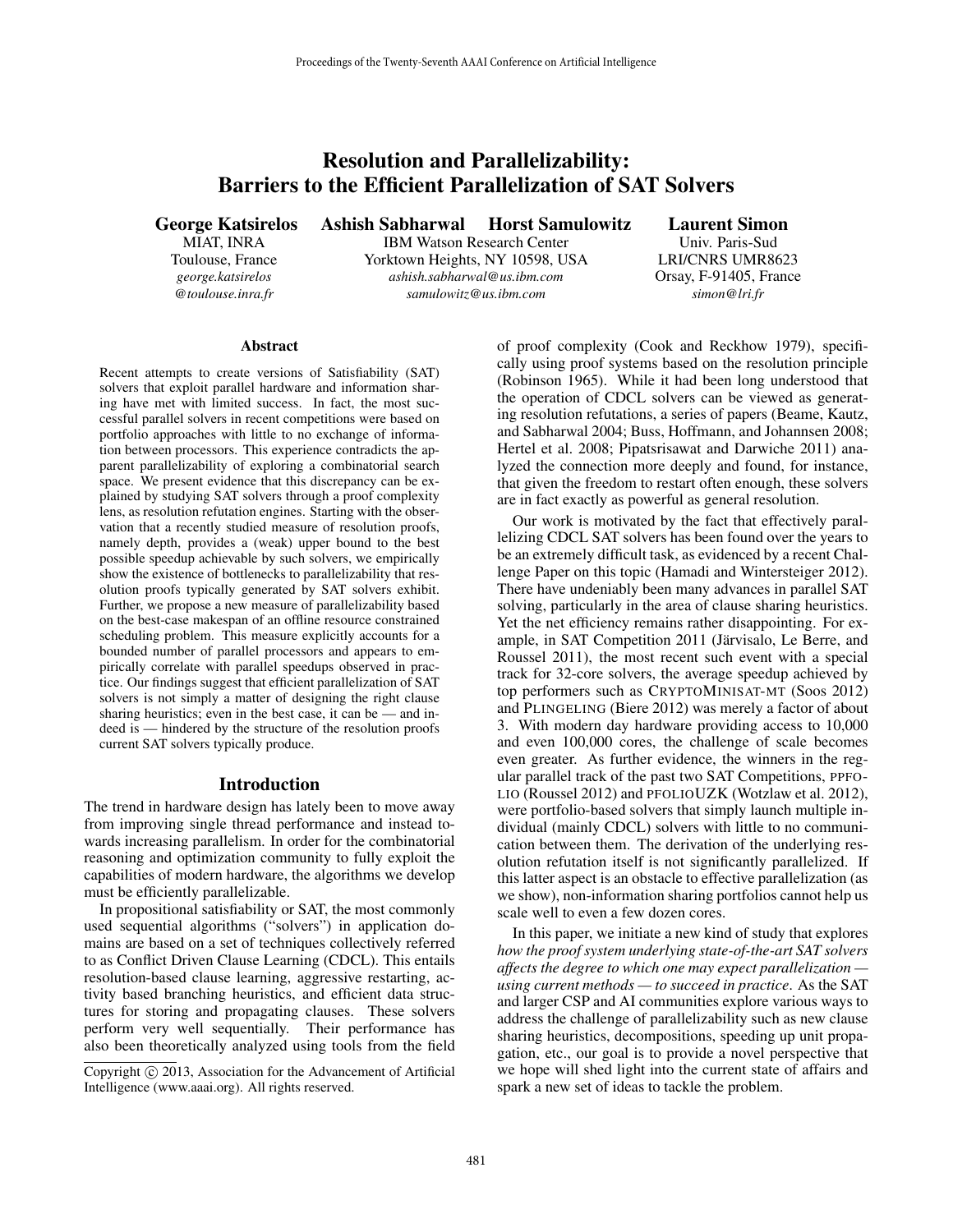# Preview of Results

At a high level, we find that the resolution proof system itself poses barriers to parallelizability. Our theoretical study begins with an exploration of the *depth* of resolution refutations, which captures the longest chain of dependent resolution steps that must be performed starting from input clauses to the empty clause. Since this is a chain of dependencies, the inverse of depth provides a first upper bound on the speedup achievable in deriving this refutation even with "infinite" processors. To make this bound relevant to CDCL solvers, we employ a notion we call conflict resolution depth. Our experiments suggest that proofs of unsatisfiability of instances with large conflict resolution depth parallelize poorly.

The bound resulting from the notion of depth is, however, weak, in part because depth does not account for the availability of only a bounded number  $k$  of processors. Therefore, we propose a refined measure based on recasting the derivation of a proof as *resource constrained scheduling with precedence constraints*. The resulting refined measure, namely the "best case" schedule makespan, converges to proof depth as  $k$  increases. For small  $k$ , however, it correlates much better with the speedup observed in practice.

Our first empirical finding is that the "shape" or structure of refutations produced by state-of-the-art SAT solvers contains surprisingly narrow bottlenecks (Figure 1) that intuitively impose sequentiality, thus hindering parallelization. Further, we find that these sequential refutations, at least for "industrial" instances, are often indeed not parallelizable beyond a few dozen processors — even in the best case of "offline" scheduling (Figures  $3(a)$  and  $3(b)$ ).

Why should the degree of parallelizability of sequential proofs be of interest? To address this, we provide the following somewhat surprising empirical evidence (Figure 4): The speedup observed in practice on an unsatisfiable instance I when using current methods to parallelize a CDCL solver S to k processors correlates well with the degree to which the *sequential* refutation of I found by S can be parallelized by scheduling it on  $k$  processors, (which, in light of the above findings, is often very limited). In other words, the makespan of a k-processor schedule of a sequential proof of I provides insight into how parallelizable S will be on I.

We remark that while our empirical results are for unsatisfiable instances, time complexity conclusions drawn from the analysis of unsatisfiability proofs do often transfer to satisfiable instances as well (Achlioptas, Beame, and Molloy 2001; 2004) because finding a solution often involves first proving unsatisfiability of many parts of the search space. Further, speedups on unsatisfiable instances are more consistent and predictable from execution to execution, which makes empirical results more robust.

In summary, our findings suggest that building an effective parallel CDCL solver may be harder than previously thought. The efficiency of such solvers is hindered by the structure of the proofs they produce. Overcoming this barrier may require fundamental changes to the CDCL algorithm that go beyond the emphasis often placed on which clauses to share, how to decompose, or how to speed up unit propagation (Hamadi and Wintersteiger 2012).

# Background

The propositional satisfiability problem (SAT) is to determine, for a given propositional formula  $F$ , whether there exists an assignment to its variables that satisfies it. A formula in Conjunctive Normal Form (CNF) is expressed as a conjunction of disjunctions of literals. Each disjunction is called a clause. We often refer to a clause as a set of literals and to a CNF formula as a set of clauses.

Resolution (Robinson 1965) is a sound and complete system for reasoning about CNF formulas which consists of the single rule that  $(A \lor x) \land (B \lor \overline{x}) \vdash A \lor B$ , where A and B are disjunctions of literals. We call  $A \vee B$  the resolvent of  $A \lor x$  and  $B \lor \overline{x}$ . A CNF formula F is unsatisfiable if and only if the empty clause  $(\square)$  can be derived using a sequence of resolution steps starting with the clauses of F. More formally, a resolution refutation  $\Gamma_r$  of F is a sequence of clauses  $C_1, \ldots, C_m$  such that  $C_m = \Box$  and for each  $i \in [1, m]$ ,  $C_i \in F$  or  $C_i$  is the resolvent of two clauses  $C_i, C_k, j, k \in [1, i - 1]$ . Since we study no other systems here, we may omit the word "resolution" and call this a refutation. We say that the length of  $\Gamma_r$  is m. We denote the shortest possible refutation of F by  $\Gamma_{r}^{\min}(F)$ .<br>Given a refutation  $\Gamma_{r}$  of a CNE formula F

Given a refutation  $\Gamma_r$  of a CNF formula F, we can define a directed acyclic graph (DAG) called the resolution DAG as follows. There exists a vertex for each unique clause in  $\Gamma_r$ . If  $C_i$  is the resolvent of  $C_j$  and  $C_k$ , there exist edges  $(C_i, C_i)$  and  $(C_k, C_i)$ .

Unit propagation is the following simplification process for CNF formulas. If there exists in  $F$  a clause  $C$  of size 1 (called a unit clause), say  $\{x\}$ , we remove from F all clauses that contain x and remove  $\bar{x}$  from all clauses that contain it. Since this may generate new unit clauses, we repeat this until fixpoint or until  $\Box \in F$ .

Most of the current successful SAT solvers are based on the Conflict Driven Clause Learning (CDCL) framework; we refer the reader to Biere et al. (2009) for an overview. CDCL solvers alternate branching, i.e., tentatively adding a unit clause to the formula, and performing unit propagation until, after some branching choices, unit propagation generates the empty clause. At that point, a conflict analysis procedure uses the trace of unit propagation to extract a series of resolution steps using the clauses of  $F$  and derive a new clause  $L$ . The solver then adds  $L$  to  $F$  and repeats the procedure, either starting with a fresh sequence of branching decisions (a restart), or by reusing a prefix of the current sequence branching decisions such that unit propagation does not derive the empty clause (a backjump). The search terminates when the empty clause is derived, in which case  $F$  is unsatisfiable, or until the sequence of branching decisions and unit propagation derive the empty formula, in which case it can extract a solution. We omit discussion of other aspects of CDCL solvers, such as data structures, preprocessing and choice of branching and other heuristics.

#### Conflict Resolution Depth

To motivate the study of resolution depth, we present the following experiment. We modified the CDCL SAT solver GLUCOSE 2.1 (Audemard and Simon 2009) to produce a file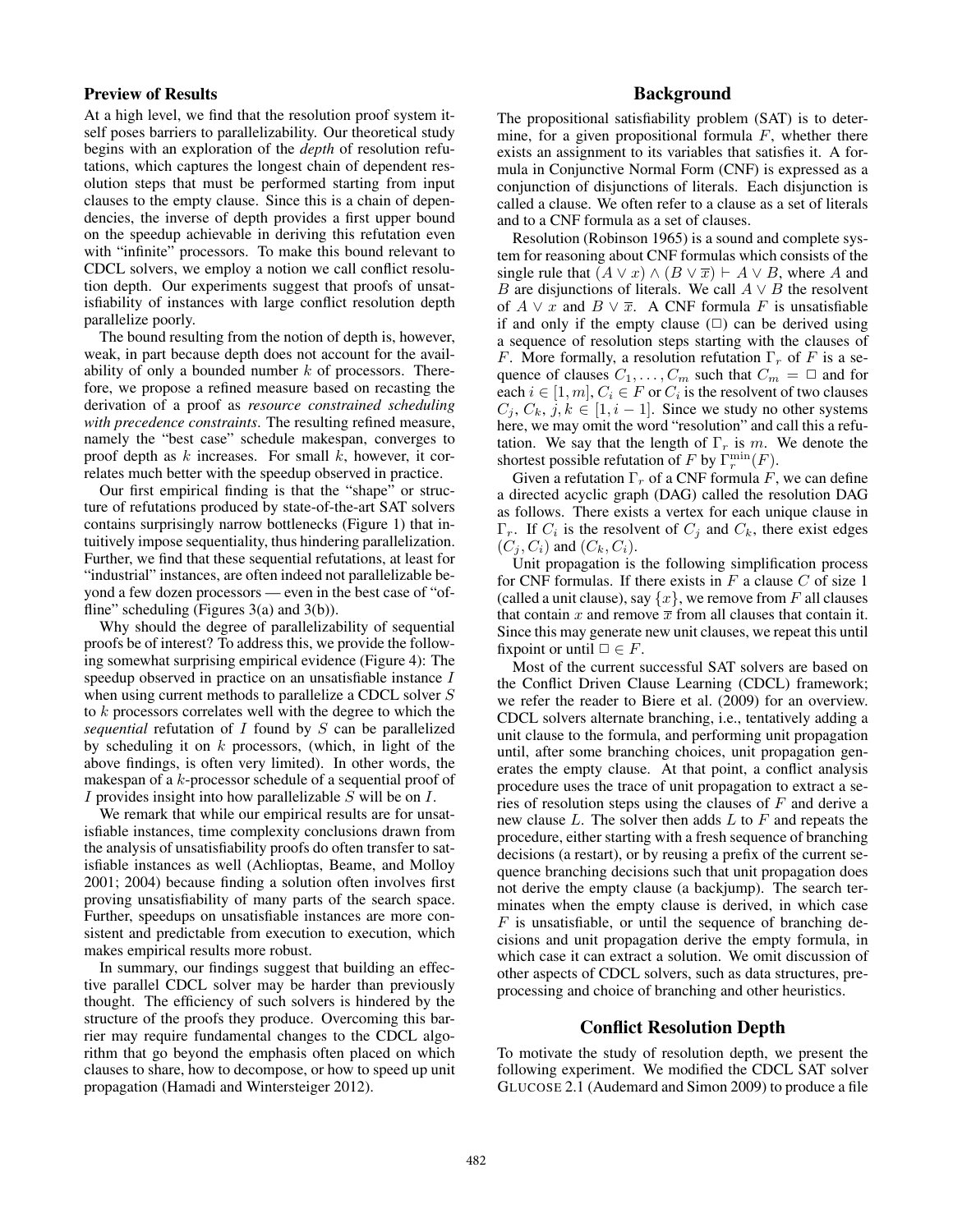containing a refutation  $\Gamma$  (termed a *CDCL refutation*) of the input instance  $F$ , assuming  $F$  is unsatisfiable. The format of this file is such that for each derived clause  $C$  (including the empty clause), we can reconstruct all resolution steps involved in the conflict analysis resulting in the derivation of  $C$ , including minimization. This associates with  $C$  all input or previously derived clauses needed for deriving C. We then remove any clauses that cannot reach the empty clause. All remaining clauses form the CDCL refutation Γ and are annotated with a *conflict resolution depth* attribute, defined as follows:

Definition 1. *Let* F *be an unsatisfiable CNF formula and* Γ *a CDCL refutation of* <sup>F</sup>*. For every clause* <sup>C</sup> <sup>∈</sup> Γ*, the* conflict resolution depth *of* C, denoted  $d_{conf}(C, \Gamma)$ , is:

- *1.* 0 *if*  $C \in F$ , *i.e.,*  $C$  *is an input clause, and*
- 2.  $1 + \max_{i=1}^{k} \{d_{conf}(C_i, \Gamma)\}$  *if* C *is derived in*  $\Gamma$  *by resolv- ing clauses*  $C_1, \ldots, C_k$ .

*The* conflict resolution depth of the refutation Γ*, denoted*  $d_{conf}(\Gamma)$ *, is the maximum of*  $d_{conf}(C, \Gamma)$  *over* C *in*  $\Gamma$ *. The* conflict resolution depth of F itself, denoted  $d_{conf}(F)$ , is the *minimum of*  $d_{conf}(\Gamma)$  *over all CDCL refutations*  $\Gamma$  *of*  $F$ .

In other words, we implicitly construct a directed acyclic proof graph  $G_{conf}(\Gamma)$  from Γ with one vertex for each clause C and incoming edges from  $C_1, \ldots, C_k$  to C. Then,  $d_{conf}(C, \Gamma)$  equals the length of the longest path in  $G_{conf}(\Gamma)$  from an input clause to C. We call  $G_{conf}(\Gamma)$  the *conflict resolution DAG*, in contrast to the resolution DAG.

We use <sup>|</sup>Γ<sup>|</sup> to denote the *size* of the CDCL refutation measured as the number of derived clauses in Γ. In the rest of this paper, we will use  $|\Gamma|$  as a proxy for the amount of computational resources consumed taken by a sequential SAT solver when deriving  $\Gamma$ , and will refer to it as the number of "steps" taken by the solver. For a parallel SAT solver, the resource consumption will be appropriately adjusted to take into account the derivation of multiple clauses in each "parallel" step. The *step speedup* of a solver  $S_1$  compared to  $S_2$ will then be the ratio of the number of sequential or parallel steps, as appropriate, needed by the two solvers. We will use the term *speedup* (or *parallel speedup*) to denote the ratio of the actual (wall clock) runtimes of the two solvers.

#### Bottlenecks in Typical CDCL Proofs

Given this setting, we consider a "proof shape" plot of the number of clauses discovered at each conflict depth. Conflict depth is plotted on the  $X$  axis, with 0 on the left, and the number of clauses at that conflict depth on the Y axis. The lone clause at maximum conflict depth is the empty clause.

Figure 1 shows a typical proof shape, plotted here for cmu-bmc-longmult15, an unsatisfiable model checking instance solved in a few seconds. Plots for other instances are not substantially different. We observe in this plot the existence of deep valleys (i.e., levels such that very few clauses are annotated with it) followed immediately by a peak (i.e., a level with many clauses). Although this may not be apparent from the plot, the size of most of the deep valleys is 1. This means that there exists a *single* clause, of small size in many cases, that is derived at that conflict depth. These



Figure 1: Number of clauses derived at each depth of a typical CDCL proof

deep valleys imply a *bottleneck in the proof* : all clauses discovered at a conflict depth greater than the conflict depth of the valley depend on that single (key) clause. This has an effect on the parallel speedup we could achieve in deriving this particular refutation: until the clause at the first valley is discovered, no processor can progress to a deeper level; the same holds for the second valley, and so on. It may thus be important to detect these key clauses for sharing. Moreover, if it seems that we could detect these clauses by their activity peak in conflict analysis, a good parallel solver would also join the efforts of its threads to produce as soon as possible these key clauses, in the best possible order. Today's parallel SAT solvers do not consider such aspects.

#### Depth Based Limits to Parallelization

We can formalize the intuition underlying this plot by studying the notion of *resolution depth* of a formula, defined as the minimum over all resolution refutations of the formula of the length of the longest path from an input clause to the empty clause in the corresponding resolution refutation DAG. Formally, given a CNF formula  $F$ , a resolution refutation (rather than a CDCL refutation) Γ of it, and a clause  $C \in \Gamma$ , we can define resolution depths  $d_{res}(C, \Gamma)$ ,  $d_{res}(\Gamma)$ , and  $d_{res}(F)$  in a manner analogous to Definition 1. Note that resolution depth is not to be confused with conflict resolution depth, which is measured on the conflict resolution DAGs generated by CDCL solvers. The two DAGs are, however, related, as the conflict resolution graph simply collapses sequences of unit resolution steps into one step. In particular:

Observation 1. *For any formula* F *over* n *variables,*  $d_{conf}(F) \leq d_{res}(F) \leq n \times d_{conf}(F)$ .

Given that unit propagation is an integral part of clause learning SAT solvers, the measure we are really interested in is conflict resolution depth. Resolution depth serves only as a proxy for it.

The depth of a resolution proof provides a hard upper bound on the step speedup we can achieve by parallelizing the derivation of that refutation using resolution. Indeed, even with an unbounded number of parallel processors and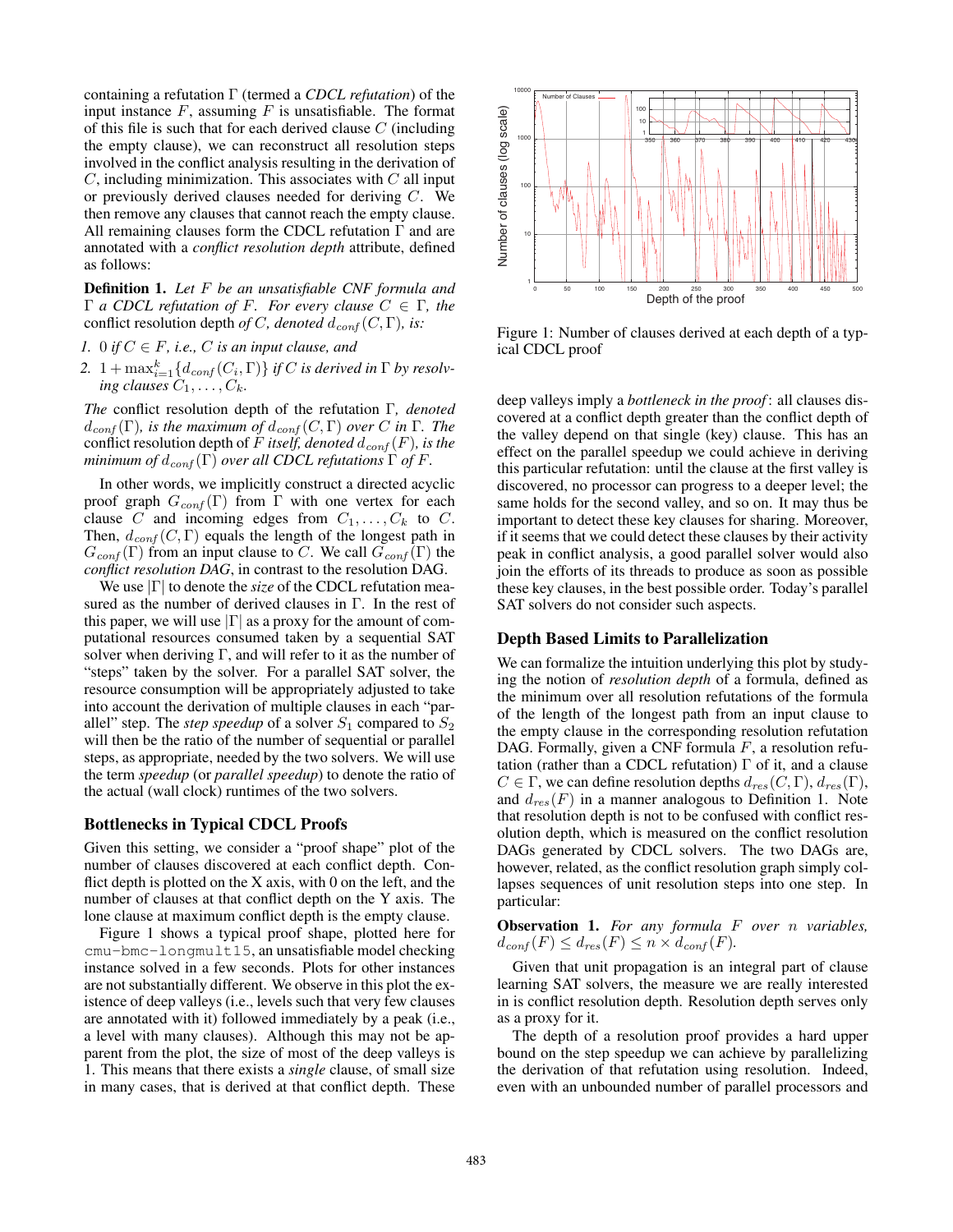no communication cost, in the first step we can at best derive all clauses at depth 1. Each clause at depth  $k$  has at least one ancestor at level <sup>k</sup>−1 and can therefore not be derived earlier than step  $k$ . As we will discuss in the next section, Urquhart (2011) proved that there exist families of instances  $F_n$  over *n* variables such that  $d_{res}(F_n) = \Omega(n/\log n)$ , i.e., *every* resolution proof of  $F_n$  must have depth at least roughly linear in *n*. This already implies a lower bound of  $\Omega(n/\log n)$ on the number of parallel steps needed by any algorithm that performs only one resolution inference per processor in each time step, even with an unbounded number of processors.

This suggests that a theoretical study of barriers to parallelizability is of interest. Unfortunately, instances in the family  ${F_n}$  proposed by Urquhart are decidable by unit propagation and thus their conflict resolution depth, the notion more applicable to CDCL SAT solvers, is only one. The lower bound argument can, however, be made more relevant by extending it to conflict resolution depth:

**Proposition 1.** Let  $F$  be a CNF formula and  $S_k$  be a paral*lel CDCL SAT solver using* <sup>k</sup> *processors. Let* <sup>R</sup> *denote the set of all CDCL refutations of* F*. Then, for any* k*,*

- *1.*  $S_k$  needs at least  $d_{conf}(F)$  parallel steps to solve F.
- *2. Let* <sup>Γ</sup> *be a CDCL refutation of* <sup>F</sup> *produced by a solver* <sup>S</sup><sup>1</sup> *using* 1 *processor.* Compared to  $S_1$ ,  $S_k$  cannot achieve a *step speedup larger than*  $|\Gamma|/d_{conf}(F)$  *when deriving*  $\Gamma$ *.*
- *3.* S<sup>k</sup> *cannot achieve a step speedup of more than*  $\min_{\Gamma \in \mathcal{R}} |\Gamma|/d_{conf}(F)$  *compared to an optimal sequential CDCL solver for* F*.*

# Instances with Large Conflict Resolution Depth

Given a DAG G, the *pebbling game* on G is a well-studied single-player game defined as follows. At each step, the player can place a pebble on a source vertex (referred to as "pebbling" the vertex), remove a pebble from any vertex, or, if all ancestors of a vertex  $v$  are pebbled, either place a pebble on  $v$  or move a pebble from one of  $v$ 's predecessors to v. The minimum number of pebbles needed to pebble one of the sinks of <sup>G</sup> is <sup>p</sup>(G), the *pebbling number* of <sup>G</sup>. (Note that the number of vertices of  $G$  is a trivial upper bound on  $p(G)$ .) It suffices for our purposes to assume a fanin of two and a single sink.

Kozen (1977) introduced the corresponding *pebbling formulas*  $Peb(G)$  with one propositional variable for every vertex capturing whether or not that vertex is pebbled. The clauses of  $Peb(G)$  are:  $v_s$  for every source vertex s,  $\neg v_t$  for the sink vertex t, and  $(\neg v_1 \lor \neg v_2 \lor v)$  for every vertex v with predecessors  $v_1$  and  $v_2$ . For these formulas, Urquhart (2011) recently showed that resolution depth is tightly related to the pebbling number:  $d_{res}(Peb(G)) = p(G) - 2$ . Further, he gave a particular family of instances derived from pebbling games on graphs  $G_n$  with n vertices and pebbling number (and hence resolution depth) as high as  $\Omega(n/\log n)$ .

Unfortunately,  $Peb(G_n)$  is solvable by unit propagation and therefore  $d_{conf}(Peb(G_n)) = 1$ . To avoid this behavior, we use a construction introduced by Ben-Sasson and Nordström (2008). They define *XOR-pebbling formulas*  $Peb_{XOR}(G)$  in which there exist two variables v and v' for each vertex  $v$  and the axioms are changed to the following:

 $v_s \oplus v'_s = 0$  for every source vertex  $v_s$ ,  $v_t \oplus v'_t = 1$  for the sink  $v_t$  and  $(v_t \oplus v'_t = 0) \wedge (v_t \oplus v'_t = 0) \rightarrow (v_t \oplus v'_t = 0)$  for sink  $v_t$ , and  $(v_1 \oplus v_1' = 0) \wedge (v_2 \oplus v_2' = 0) \rightarrow (v \oplus v' = 0)$  for every vertex  $v$  with predecessors  $v_1$  and  $v_2$ . These axioms can be encoded with clauses of size at most 6. It is easy to show that Urquhart's result generalizes to XOR-pebbling formulas. Further, it can be shown that unit propagation is ineffective on XOR-pebbling formulas. Formally:

**Theorem 1.** For any DAG G,  $d_{res}(Peb_{XOR}(G))$  =  $2p(G) - 4$  *and*  $d_{conf}(Peb_{XOR}(G)) = 2p(G) - 4$ *.* 

This allows us to use families of graphs with a known pebbling number to construct instances with a specific depth, which are not trivially solvable, and can in fact be challenging for CDCL solvers (Järvisalo et al. 2012). The instances are, however, easy for variable elimination.

## Conflict Resolution Depth and Parallelizability: An Empirical Evaluation

In order to evaluate whether resolution depth or conflict resolution depth is a robust measure for capturing the degree of parallelizability of an instance by a CDCL SAT solver, we report the results of two experiments. All experiments were conducted on AMD Opteron 6134 machines with 32 cores, 64 GB RAM, and 512 KB L2 cache, running at 2.3 GHz.

In both experiments, we measure the speedup or degree of parallelizability observed in practice by comparing the (wall-clock) time needed by the sequential solver GLUCOSE 2.1 compared to our implementation of a parallel version of it, which we call GLUSATX10  $(k)$  when using k processors, built using the SATX10 parallelization framework (Bloom et al. 2012). When launched, GLUSATX10  $(k)$  starts  $k$  copies of GLUCOSE (on the same machine, for the purposes of this paper) with different configurations such as random seed, a small fraction of random branching decisions, LBD queue length, etc. These sequential copies share learnt clauses of up to a maximum length, which is dynamically adjusted such that roughly 5% of the clauses learned by each solver are shared with others. Other default features of SATX10, such as clause buffering, are kept unchanged.

In the first experiment, we consider instances with a known lower bound on resolution depth, namely, a subset of instance families recently used to study the notion of "space" of resolution proofs (Järvisalo et al. 2012). In particular, we use XOR-pebbling instances on families of graphs with known pebbling number. We expect that as the ratio  $\Gamma_r^{\text{min}}(F)/d_{res}(F)$  increases within a family of graphs,<br>so does the speedup going from GLUCOSE to GLUSATX 10 so does the speedup going from GLUCOSE to GLUSATX10. Unfortunately, this hypothesis was not confirmed (data omitted for lack of space). However, CDCL solvers perform poorly on these instances, because the pebbling number of a graph is also a lower bound for resolution space, which correlates with difficulty (Järvisalo et al. 2012). Hence, it is possible that this distorts our results.

In the second experiment, we consider all 300 unsatisfiable instances from SAT Challenge 2012 (Balint et al. 2012) to the subset of 164 instances for which CDCL proof files can be generated using our modified variant of GLUCOSE within 5,000 seconds. From those instances we remove another 10 instances since they can be solved in less than 5 sec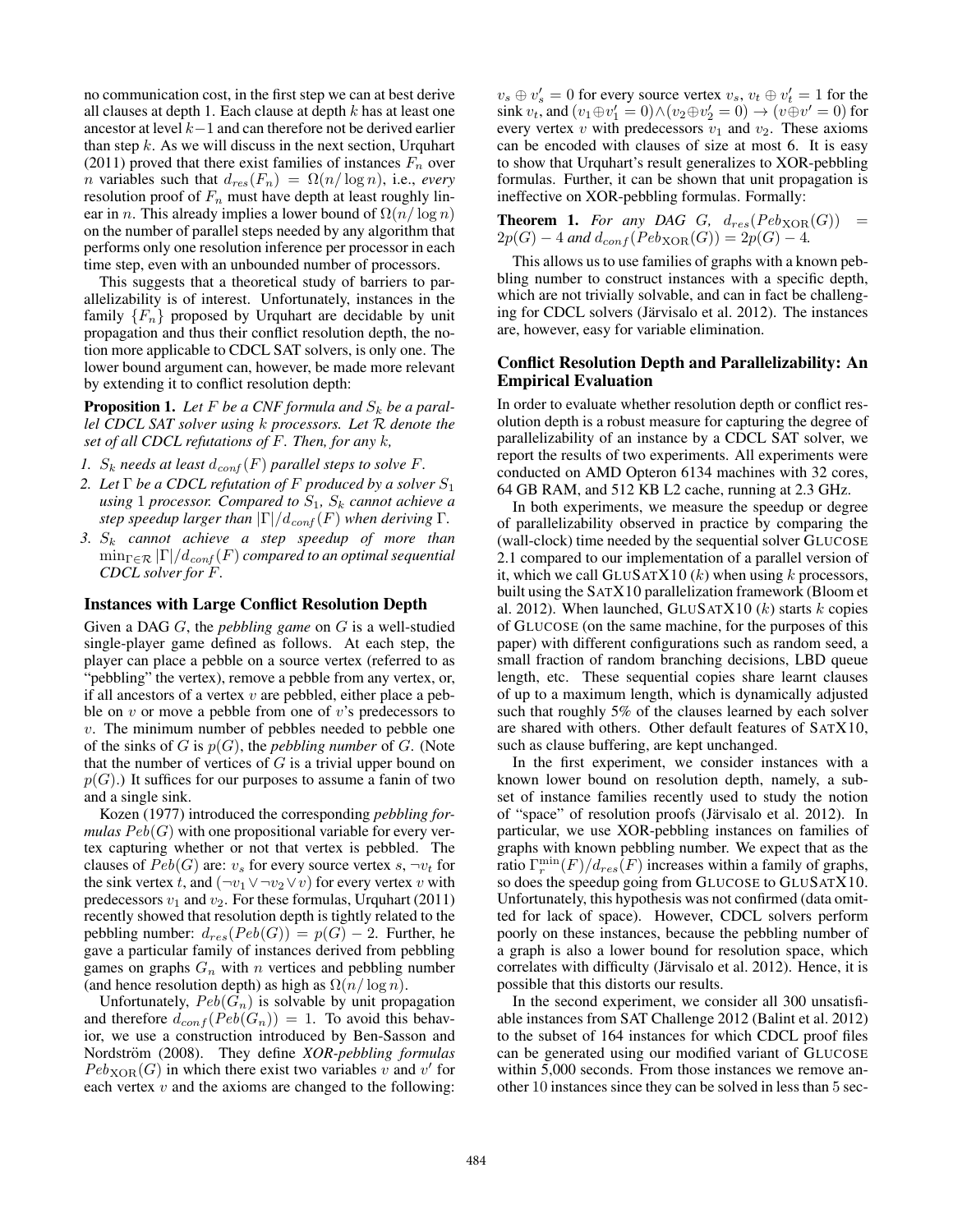onds by GLUCOSE. For the remaining 154 instances, there is no known (non-trivial) theoretical lower bound on the resolution depth and computing it is computationally impractical as it involves effectively exploring all possible proofs. Instead, for each instance  $F$ , we compute a CDCL refutation  $\Gamma_F$  using (sequential) GLUCOSE and record  $d_{conf}(\Gamma_F)$ . This is not necessarily close to the desired minimum depth,  $d_{conf}(F)$ , across all possible CDCL refutations. However, we present (indirect) evidence in the next section that proofs generated by GLUCOSE are in fact similar to the proofs generated by GLUSATX10, and are hence relevant to our current analysis.

For this experiment, we measured how  $d_{conf}(\Gamma_F)$  correlates with the speedup observed on  $F$  in practice when going from GLUCOSE to GLUSATX10 (8). As one might expect by this point, there is weak correlation between the two. More precisely, the Pearson correlation coefficient is 0.25, which improves to 0.35 after removing one outlier.<sup>1</sup> While this (weak) correlation exists, we also find that the ideal speedup predicted solely by depth, namely  $|\Gamma|/d_{conf}(\Gamma_F)$ for a refutation Γ, is often too optimistic (in the 100s, if not in the 1000s).

This suggests that conflict resolution depth is a relevant measure but overall too crude to estimate the degree of parallelizability of resolution refutations in practice.

# Proof Schedules: A More Refined Measure

Two possibilities may account for the weak correlation between parallelizability observed in practice and conflict resolution depth. First, it could be that the CDCL refutation produced by one processor is not "similar" enough to the one generated jointly by the  $k$  processors. We believe this is not the case, especially for solvers such as GLUSATX10, PLINGELING, and CRYPTOMINISAT-MT which are strongly guided by the same heuristic search strategies that their sequential counterparts use. A second possibility is that the barrier to parallelizability imposed by depth, as outlined in Proposition 1, captures the case where there is no limit on the number of available processors<sup>2</sup> but does not provide any useful information in the case of a few processors. With this as our conjecture, we explore a measure of parallelizability that explicitly takes into account the number of processors.

**Definition 2.** Let  $G_{conf} = (V, E)$  be a conflict resolu*tion DAG for a CDCL proof* Γ *of a CNF formula* <sup>F</sup>*. A* <sup>k</sup>processor schedule s of  $G_{conf}$  is a mapping from V (equiv*alently, from clauses in*  $\Gamma$ *) to*  $M = \{0, 1, \ldots, m\}$  *such that:* 

*1. for all*  $i \in M$ ,  $1 \leq |\{v \in V \mid s(v) = i\}| \leq k$ ;

- 2.  $s(v)=0$  *iff* v *is a leaf of*  $G_{conf}$ *, i.e.,* v *is an input clause*;
- *3. if*  $s(v) = i$  *then for all predecessors* u *of* v *in*  $G_{conf}$ *,*  $s(u) \leq i - 1.$

*The* makespan *of this schedule, denoted* <sup>f</sup>(s)*, is* <sup>m</sup>*.*

Definition 3. *Let* Γ *be a CDCL refutation. The* <sup>k</sup>-processor refutation makespan *of* Γ, denoted  $f(\Gamma, k)$ , is min<sub>s</sub>  $f(s)$ 



Figure 2: Schedule makespan as a finer characterization than conflict resolution depth

*where the minimum is over all* k*-processor schedules* s *of* Γ*. Further, the* <sup>k</sup>-processor instance makespan*, denoted*  $f(F, k)$ , is min<sub> $\Gamma$ </sub>  $f(\Gamma, k)$  where the minimum is over all *CDCL refutations* Γ *of* <sup>F</sup>*.*

When it is clear from the context, we will, with slight abuse of notation, use the term makespan to also denote refutation makespan and instance makespan. The makespan satisfies the following properties:

# Proposition 2. *Let* Γ *be a CDCL refutation. Then,*

- *1. for any* 1*-processor schedule* s *of*  $\Gamma$ ,  $f(s) = |\Gamma|$ , *i.e.*, 1*processor makespan simply equals the refutation size;*
- *2. for any schedule* s of  $\Gamma$ ,  $f(s) \geq d_{conf}(\Gamma)$ ;
- *3. if*  $k \leq k'$ , then  $f(\Gamma, k) \geq f(\Gamma, k')$ ; and
- *4. as* k *grows to infinity,*  $f(\Gamma, k)$  *converges to*  $d_{conf}(\Gamma)$ *.*

Figure 2 shows an example of the convergence property on an actual CDCL refutation generated by GLUCOSE on an AI planning instance from the SOKOBAN family. The refutation has roughly 100,000 clauses. A close look at the plot indicates near-linear decrease in schedule makespan (i.e., near-optimal speedup) as  $k$ , the number of processors, is increased till around 64, after which the curve starts to flatten out and essentially converges to the lower bound of conflict resolution depth after 1024 processors. This refined information for smaller  $k$  is what we hope to exploit.

The properties in Proposition 2 naturally generalize to instance makespan as well: for any schedule s of any refutation of F,  $f(s) \geq d_{conf}(F)$ ; and as k grows to infinity,  $f(F, k)$  converges to  $d_{conf}(F)$ . Every k-processor schedule essentially describes one way of deriving the CDCL refutation using  $k$  processors, by specifying for each step  $t$  precisely up to  $k$  clauses that should be derived in parallel in step  $k$ . This naturally leads to a notion of speedup:

Definition 4. *Let* Γ *be a CDCL refutation. The* schedule speedup on Γ *when using* <sup>k</sup> *processors compared to using*  $\overline{k'}$  processors is  $f(\Gamma, k')$   $\big/$   $f(\Gamma, k)$ .

We are now in a position to employ Proposition 2 and derive a result that generalizes the conflict resolution depth barriers delineated in Proposition 1.

<sup>&</sup>lt;sup>1</sup>Detailed data is available from the authors.

<sup>&</sup>lt;sup>2</sup>Since there are only  $\Theta(3^n)$  possible clauses over *n* variables, Proposition 1 also applies with  $k = \Theta(3^n)$  processors.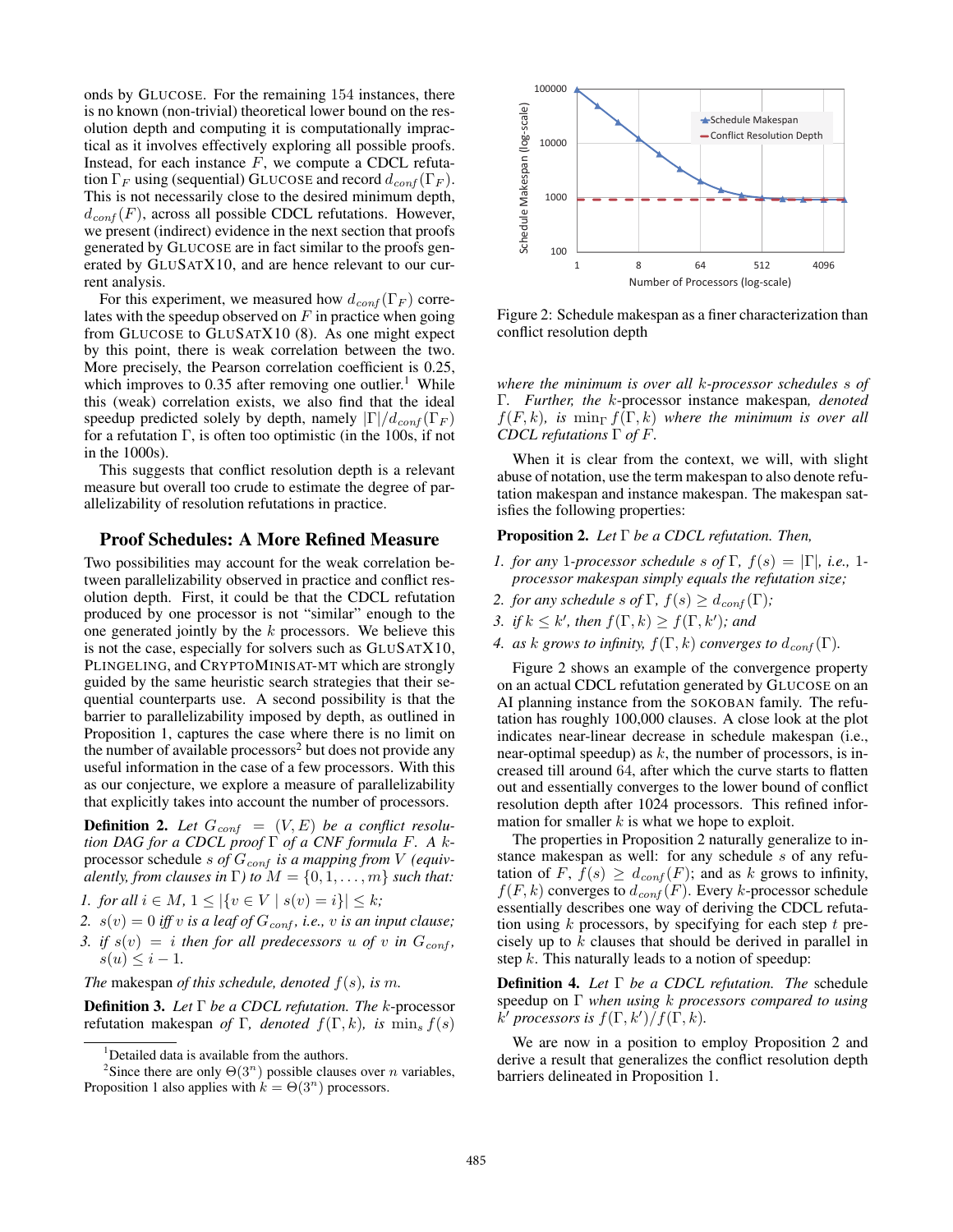

(a) Parallelization efficiency of best case schedules drops significantly as  $k$  grows to 128 and 1024



Figure 3: Efficiency and schedule speedup of  $k = 2, 8, 32, 128, 1024$  processor schedules on refutations generated by GLUCOSE

**Theorem 2.** Let F be a CNF formula and  $S_k$  be a parallel CDCL SAT solver using  $k$  processors. Let  $R$  denote the set of all CDCL refutations of  $F$ . Then, for any  $k$ ,

- 1.  $S_k$  needs at least  $f(F, k)$  parallel steps to solve F; this bound decreases as k increases and converges to  $d_{conf}(F)$  as  $k \to \infty$ ;
- 2. Let  $\Gamma$  be a CDCL refutation of  $F$  produced by a solver  $S_1$  using 1 processor. Compared to  $S_1$ ,  $S_k$  cannot achieve a step speedup larger than  $|\Gamma|/f(\Gamma, k)$  when deriving  $\Gamma$ ; this bound increases with  $k$  and converges to  $|\Gamma|/d_{conf}(F)$  as  $k \to \infty$ ; and
- 3.  $S_k$  cannot achieve a step speedup of more than  $\min_{\Gamma \in \mathcal{R}} |\Gamma| / \min_{\Gamma' \in \mathcal{R}} f(\Gamma', k)$  compared to an optimal sequential CDCL solver for F; this bound increases with k and converges to  $\min_{\Gamma \in \mathcal{R}} |\Gamma|/d_{conf}(F)$  as  $k \to \infty$ .

Thus, for finite, and in particular relatively small, values of  $k$ , schedule speedup provides a finer grained characterization of the barrier than conflict resolution depth alone. In the rest of this section, we study the correlation between schedule speedup and the typical speedups observed in practice.

Given  $\Gamma$ , k, and m, deciding whether  $f(\Gamma, k)$  is at most m is equivalent to the classic Precedence Constrained Scheduling problem which is known to be NP-complete (Garey and Johnson 1979). Computing  $f(\Gamma, k)$  is thus NP-hard. In fact, even approximating it within a factor of  $4/3$  is NP-hard (Lenstra and Rinnooy Kan 1978). Fortunately, the simplest

greedy algorithm — one that essentially performs a topological traversal of  $G_{conf}(\Gamma)$  and greedily assigns as many (up to k) eligible vertices to each step as it can — is well-known to provide a  $2-1/k$  approximation. A more recent algorithm provides a tighter approximation of  $2 - 7/(3k + 1)$  (Gangal and Ranade 2008), but for simplicity we use the  $2 - 1/k$ approximation algorithm for our empirical study.

# **Empirical Evaluation**

For our experiments, we use the same set of 154 instances from SAT Challenge 2012 as before, along with GLUCOSE and GLUSATX10 as our reference solvers, and the same computational platform as mentioned earlier.

Limited Parallelizability of Sequential Refutations. For the first experiment, for each instance  $F$ , we consider the CDCL refutation  $\Gamma$  produced by GLUCOSE on  $F$  in a sequential run and ask how much can  $\Gamma$  be parallelized in the best case when using  $k$  processors. This is captured precisely by  $f(\Gamma, k)$ , which we compute using the  $2 - 1/k$ approximation algorithm.<sup>3</sup> Given this, one can compute a measure often used in systems studies when evaluating the

<sup>&</sup>lt;sup>3</sup>The approximation algorithm often resulted in a perfect schedule speedup compared to using 1 processor, thereby suggesting that it often finds schedules of quality significantly better than the worst case approximation guarantee.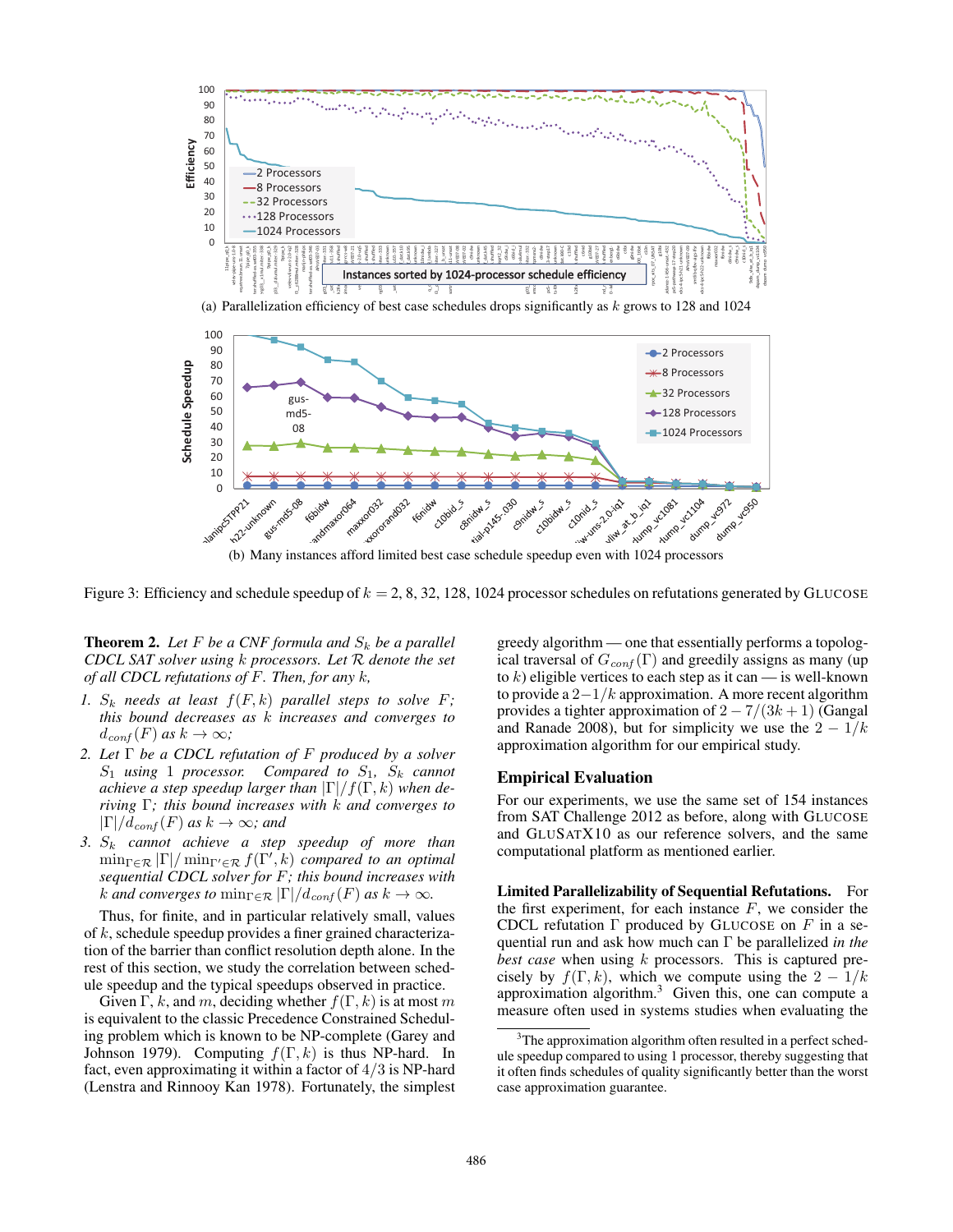

Figure 4: Correlation between Actual Speedup and Schedule Speedup. X-axis: instances sorted by schedule speedup of the sequential GLUCOSE refutation. Y-axis: actual (wall-clock) speedup of GLUSATX10 (8) compared to GLUCOSE.

performance of parallelization techniques, namely, the *effi*ciency of parallelization. Efficiency captures as a percentage how close the use of  $k$  processors comes to achieving the ideal case speedup of a factor of  $k$ . In our context, the *k*-processor schedule efficiency on  $\Gamma$  is defined as  $(f(\Gamma, 1)/f(\Gamma, k)) \times 100/k$ . 100% efficiency thus indicates perfect parallelization.

Figure  $3(a)$  shows the observed parallelization efficiency for  $k = 2, 8, 32, 128$ , and 1024 processors, with one curve for each  $k$ . The 154 instances are sorted along the X coordinate in decreasing order by efficiency with 1024 processors. We see that the efficiency of parallelization starts to decrease significantly as  $k$  increases. The dramatic drop in efficiency beyond 128 processors clearly shows that CDCL refutations produced by state-of-the-art SAT solvers are often inherently not very parallelizable beyond a few dozen processors even in the best case where scheduling is performed offline (i.e., in hindsight) with full proof structure in hand.

Figure 3(b) shows another view of the same data, focused particularly on instances towards the right hand side of Figure  $3(a)$ , whose GLUCOSE generated sequential refutation is not very parallelizable. It highlights, for example, that *refu*tations of cryptographic instances such as gus-md5-08.cnf can only be parallelized 100x irrespective of how many processors are available. Further, to achieve this 100x speedup on this proof, it is not sufficient to use just 128 processors; one must go beyond 1024 processors.

Schedule Speedup Correlates with Parallelizability. For this experiment, we consider the same set of 154 SAT Challenge  $2012$  instances as in Figure  $3(a)$  and measure  $(a)$ their 1024-processor schedule speedup and (b) the actual speedup observed when running GLUSATX10 (8) versus GLUCOSE. The goal is to demonstrate a correlation between these two quantities.

In Figure 4, the instances are shown sorted along the X coordinate in increasing order of their schedule speedup, with the Y coordinate showing the actual observed speedup. Not surprisingly, there is a significant amount of variation in actual speedup across the instances, which come from a variety of application domains. Nonetheless, as highlighted by the smoother line showing the moving average over a window of 20 instances, there is an upward trend in the data. More precisely, the Pearson correlation coefficient between the observed runtime speedup and the schedule speedup is 0.51, which is typically categorized as "medium" to "strong" statistical correlation. This provides evidence for our conjecture that the actual observed speedup (in wall-clock time) in modern day CDCL solvers correlates with how parallelizable the CDCL refutations generated by their sequential counterparts are, which in turn is relatively well captured by the schedule speedup measure we introduced.

# **Conclusions**

This paper introduced a new line of study of why, despite tremendous advances in the design of sequential CDCL SAT solvers, researchers have faced difficulty in parallelizing them. We presented empirical evidence that it is the structure of the resolution refutations produced by current solvers that hinders their parallel efficiency. Portfolio approaches are unlikely to help in this context, as they do not even attempt to parallelize the construction of the refutation. Our study suggests that a promising way forward for designing effective parallel clause learning solvers is to alter their behavior so that they discover more parallelizable refutations, even at the expense of worse single-thread performance. More generally, it may turn out that certain resolution refutations are inherently not parallelizable beyond a certain limit, in which case our study would suggest exploring solvers based on other proof systems that produce more parallelizable refutations.

### **References**

Achlioptas, D.; Beame, P.; and Molloy, M. 2001. A sharp threshold in proof complexity. In 33rd STOC, 337-346.

Achlioptas, D.; Beame, P.; and Molloy, M. 2004. Exponential bounds for DPLL below the satisfiability threshold. In 15th SODA, 139-140.